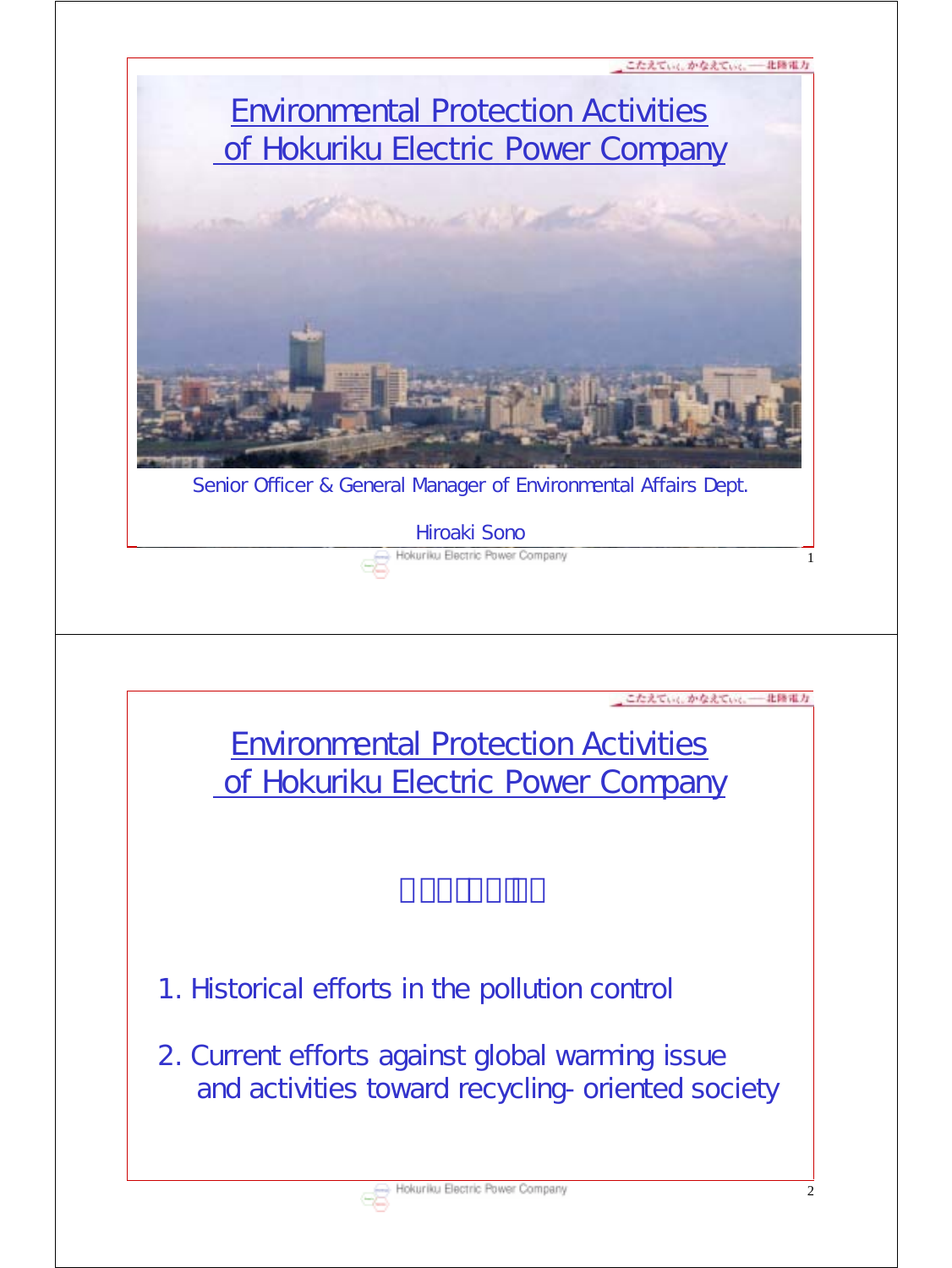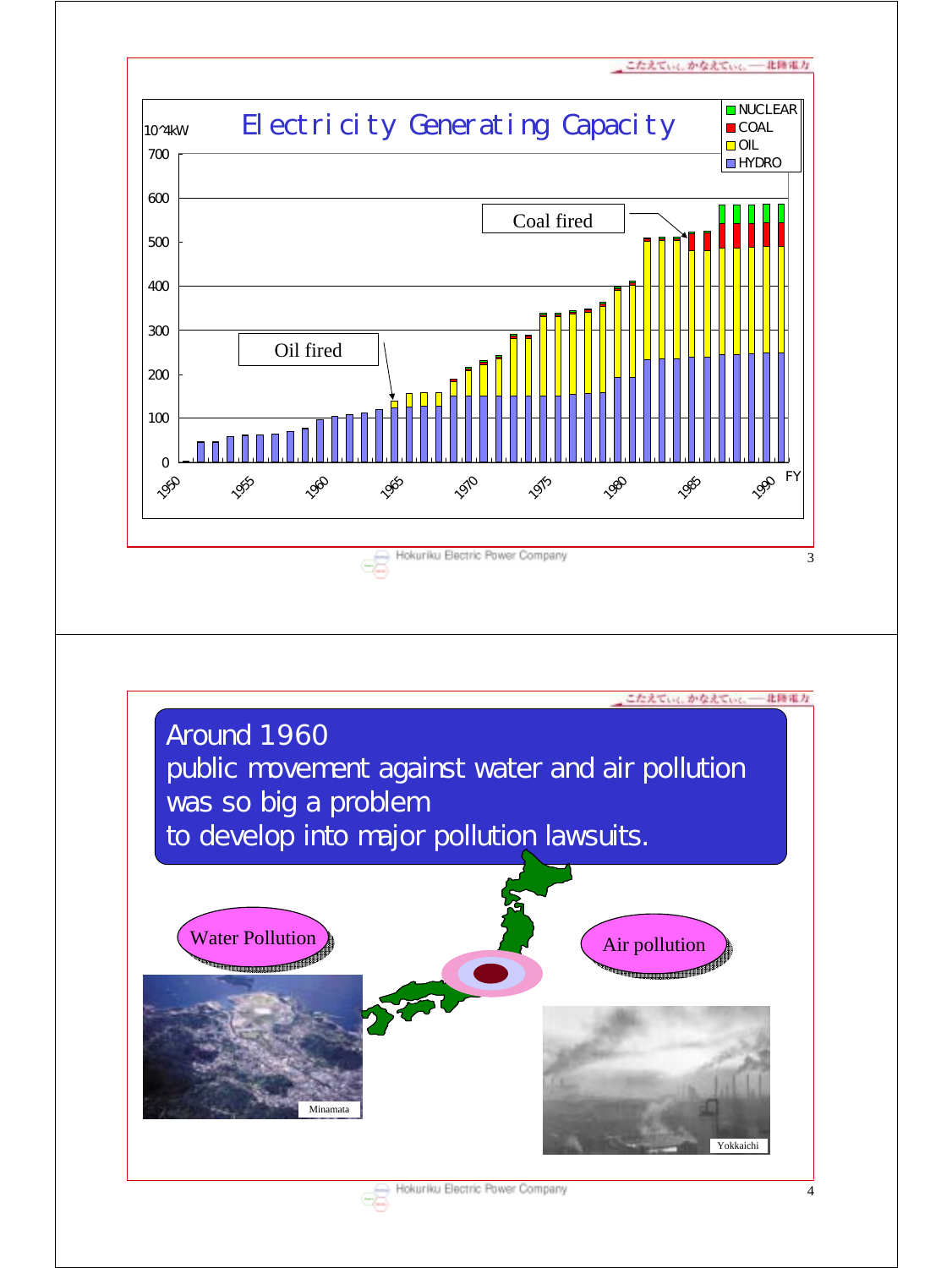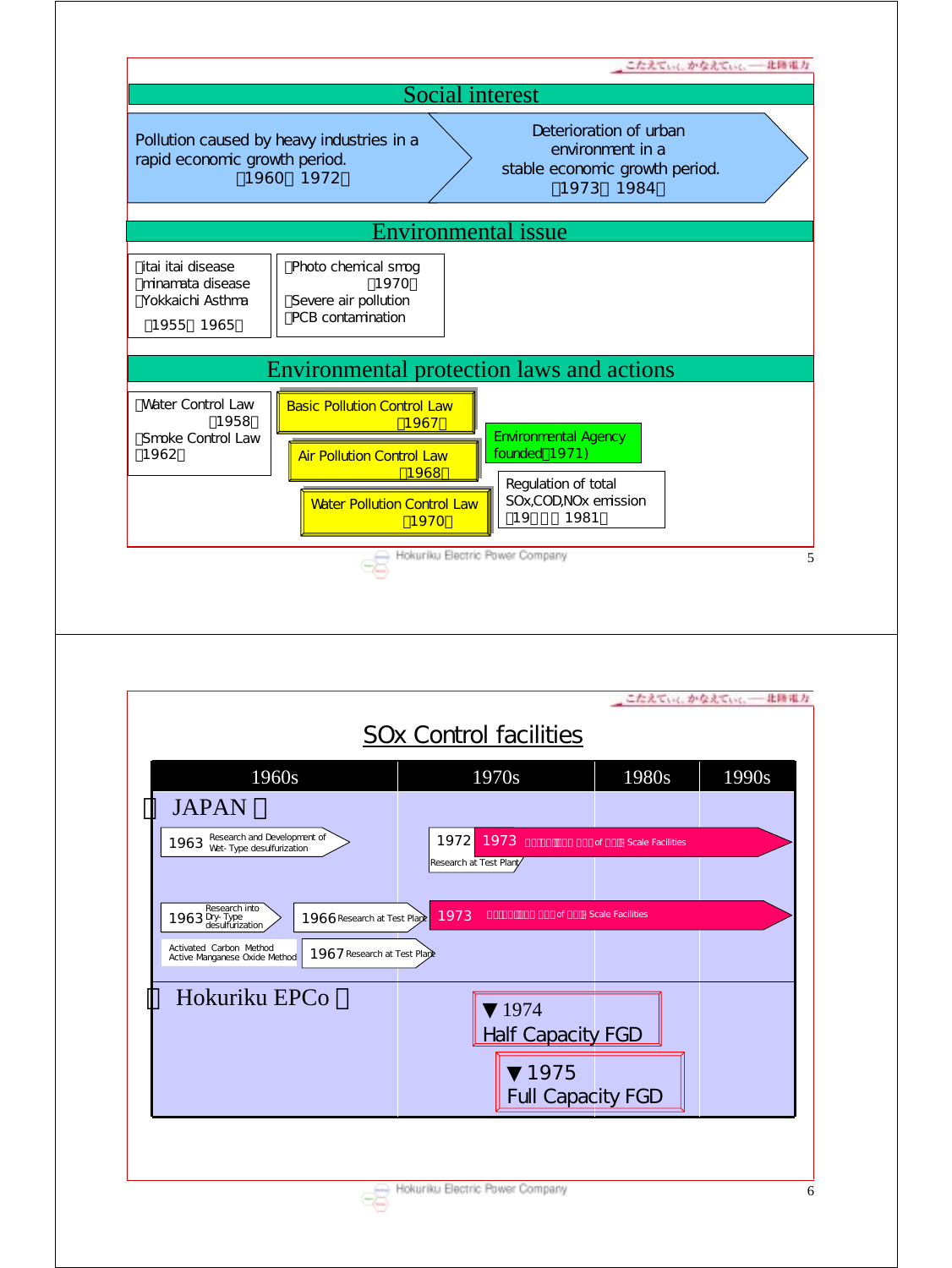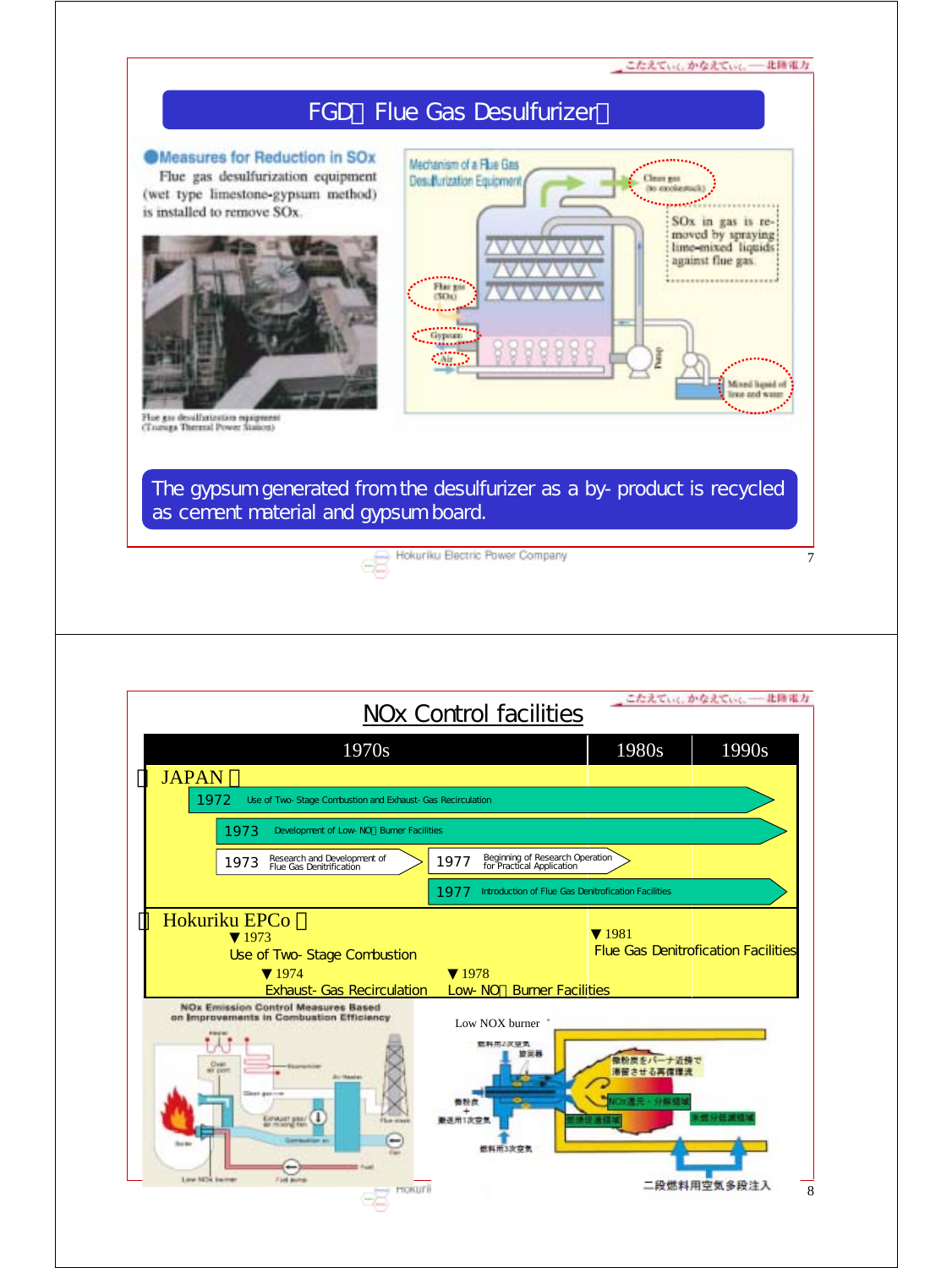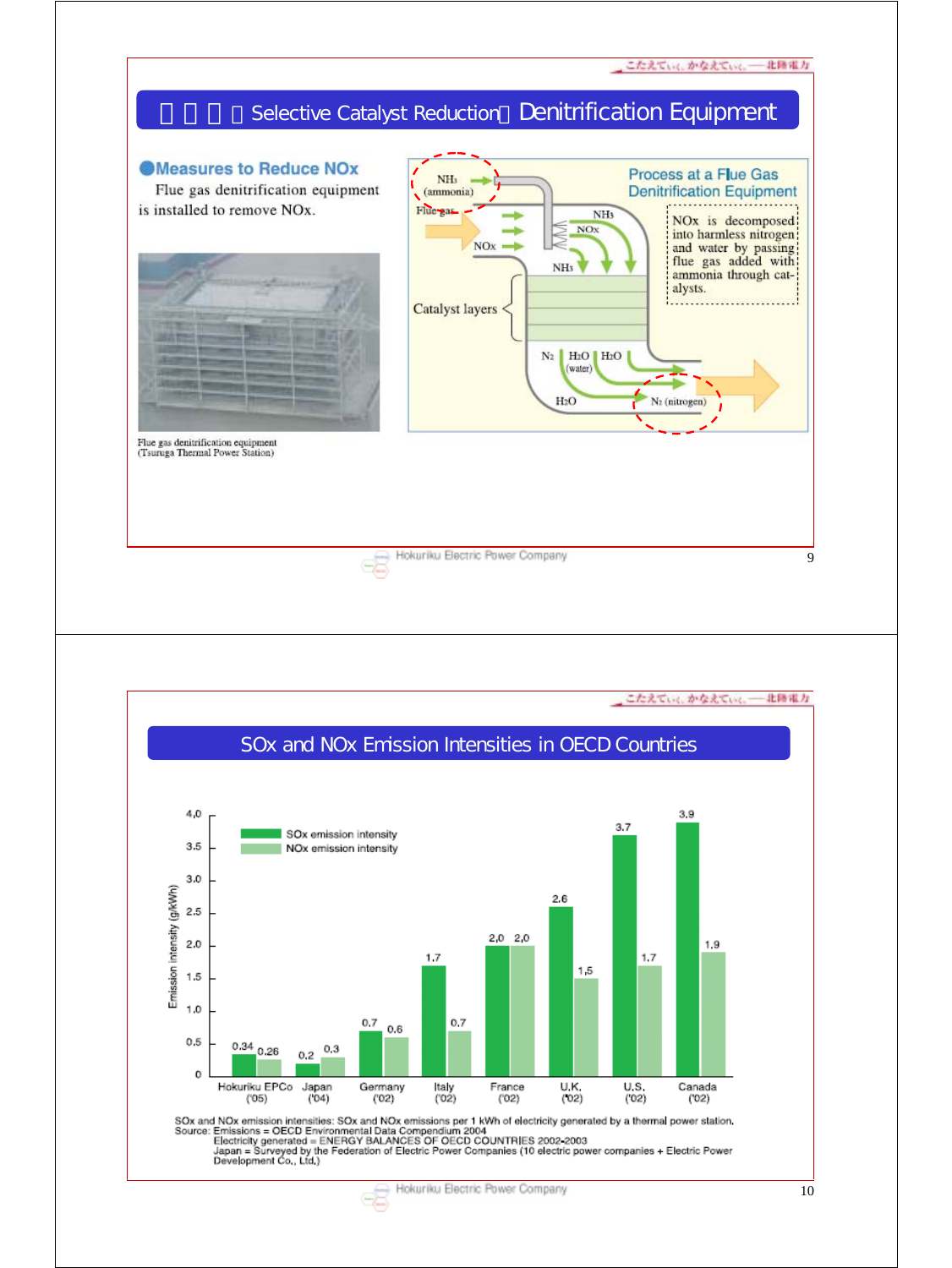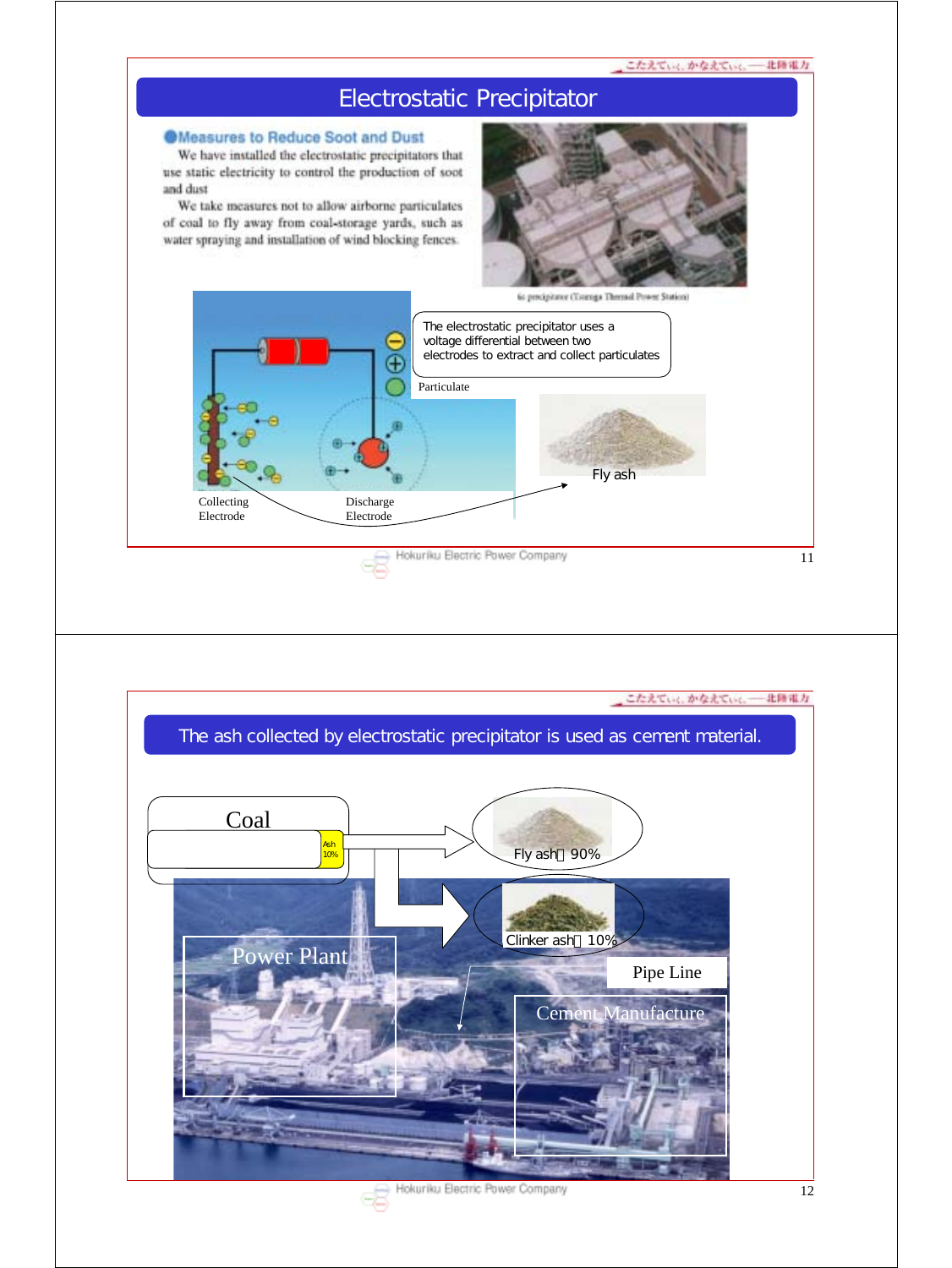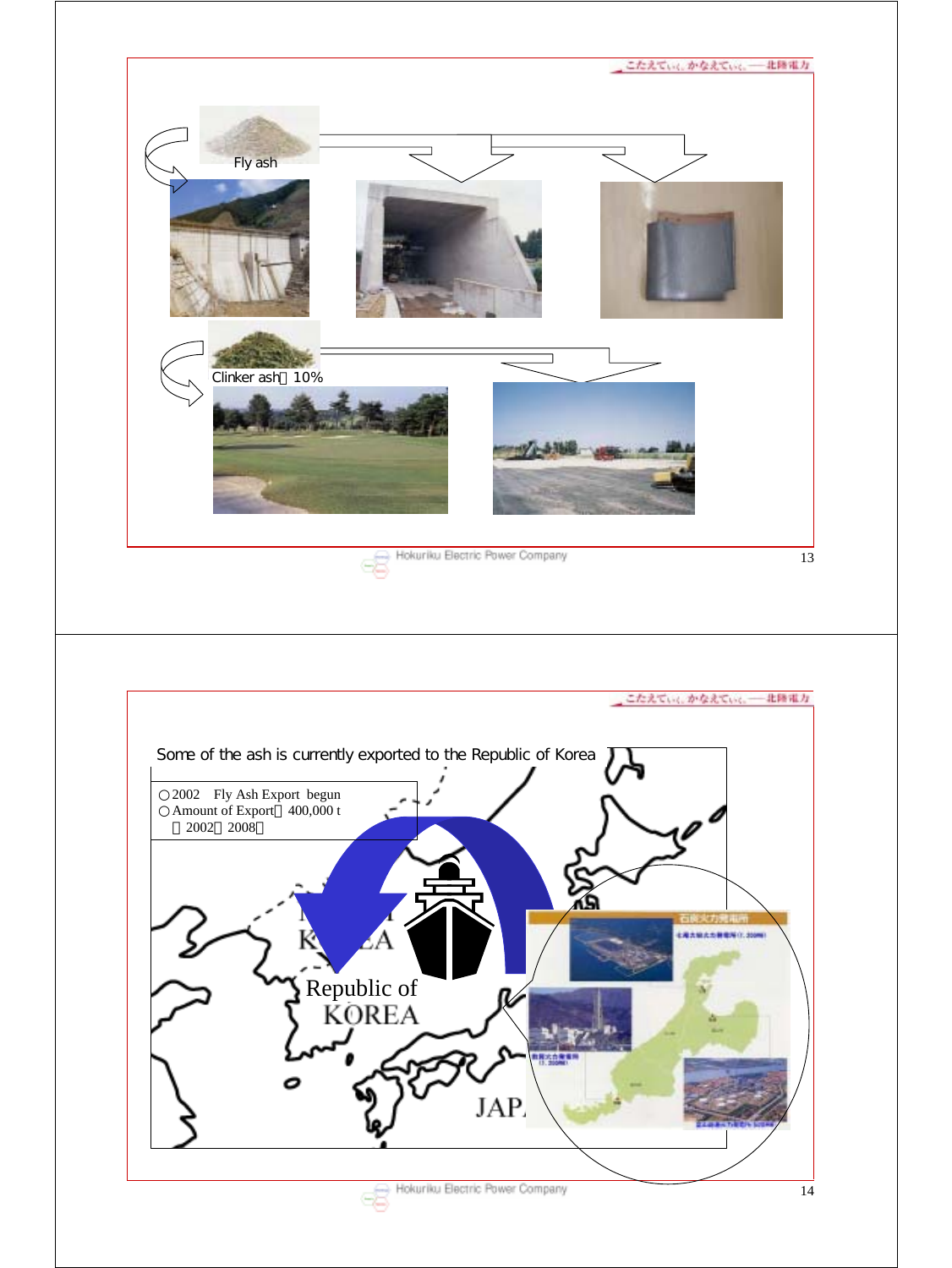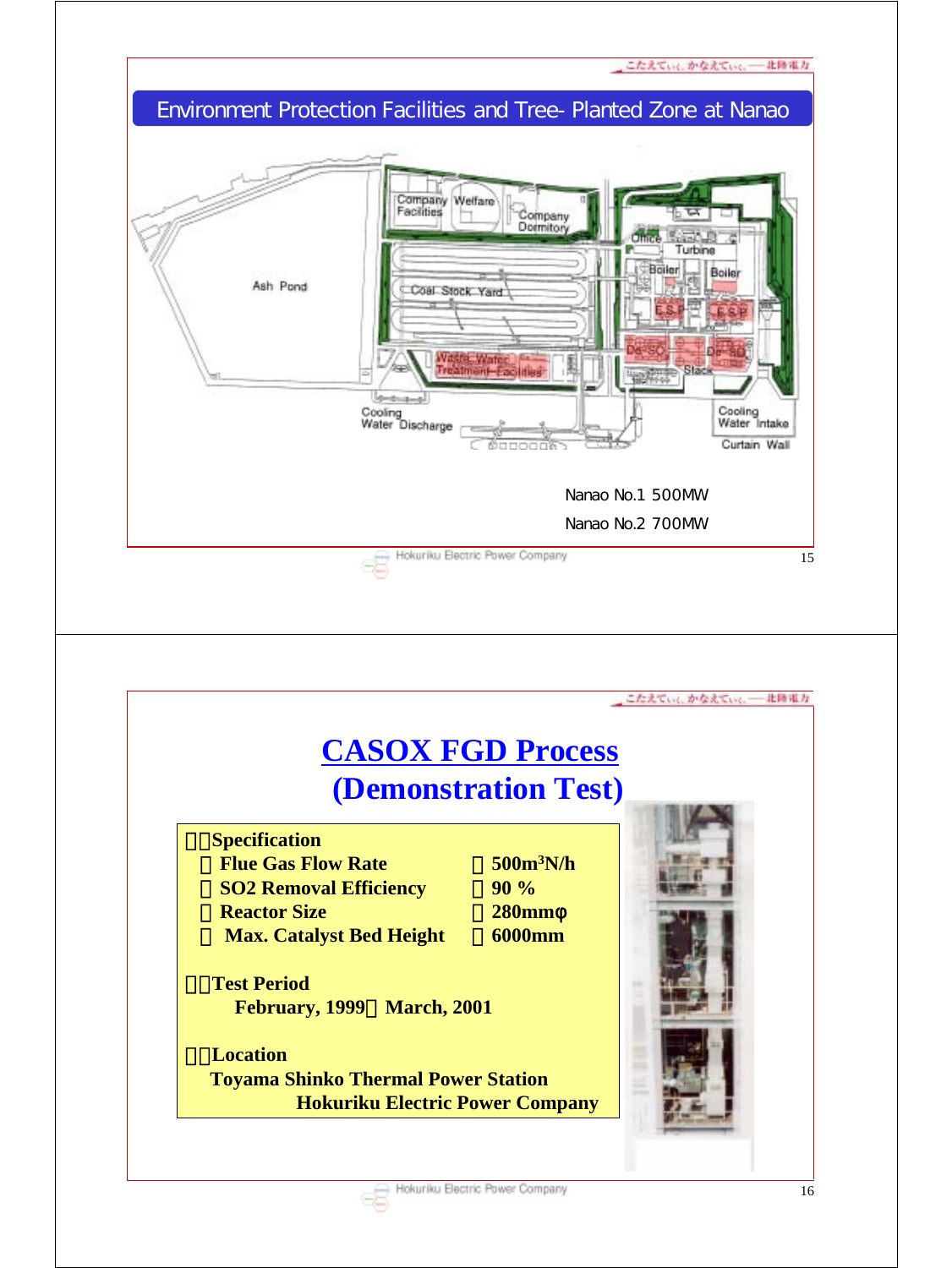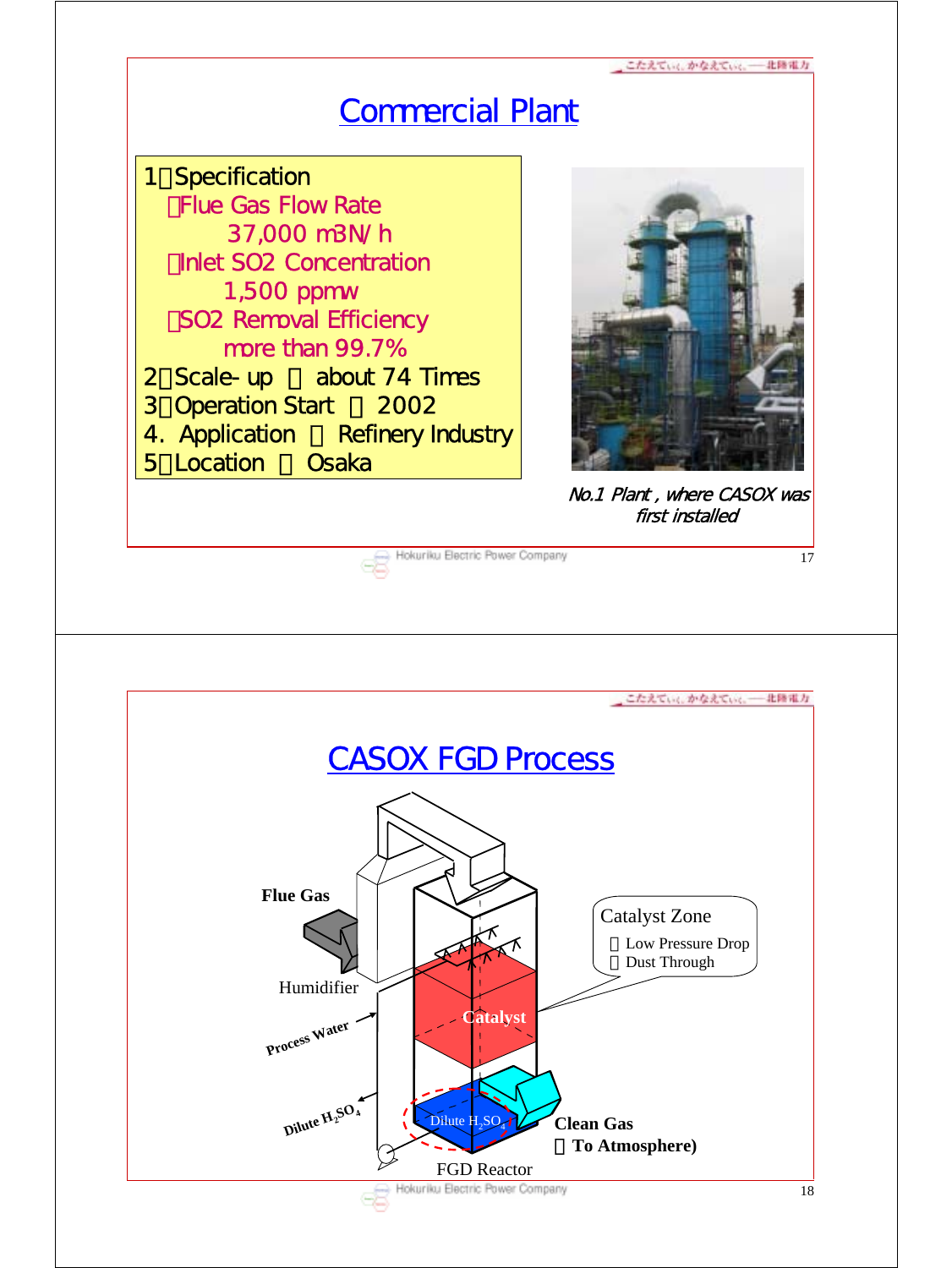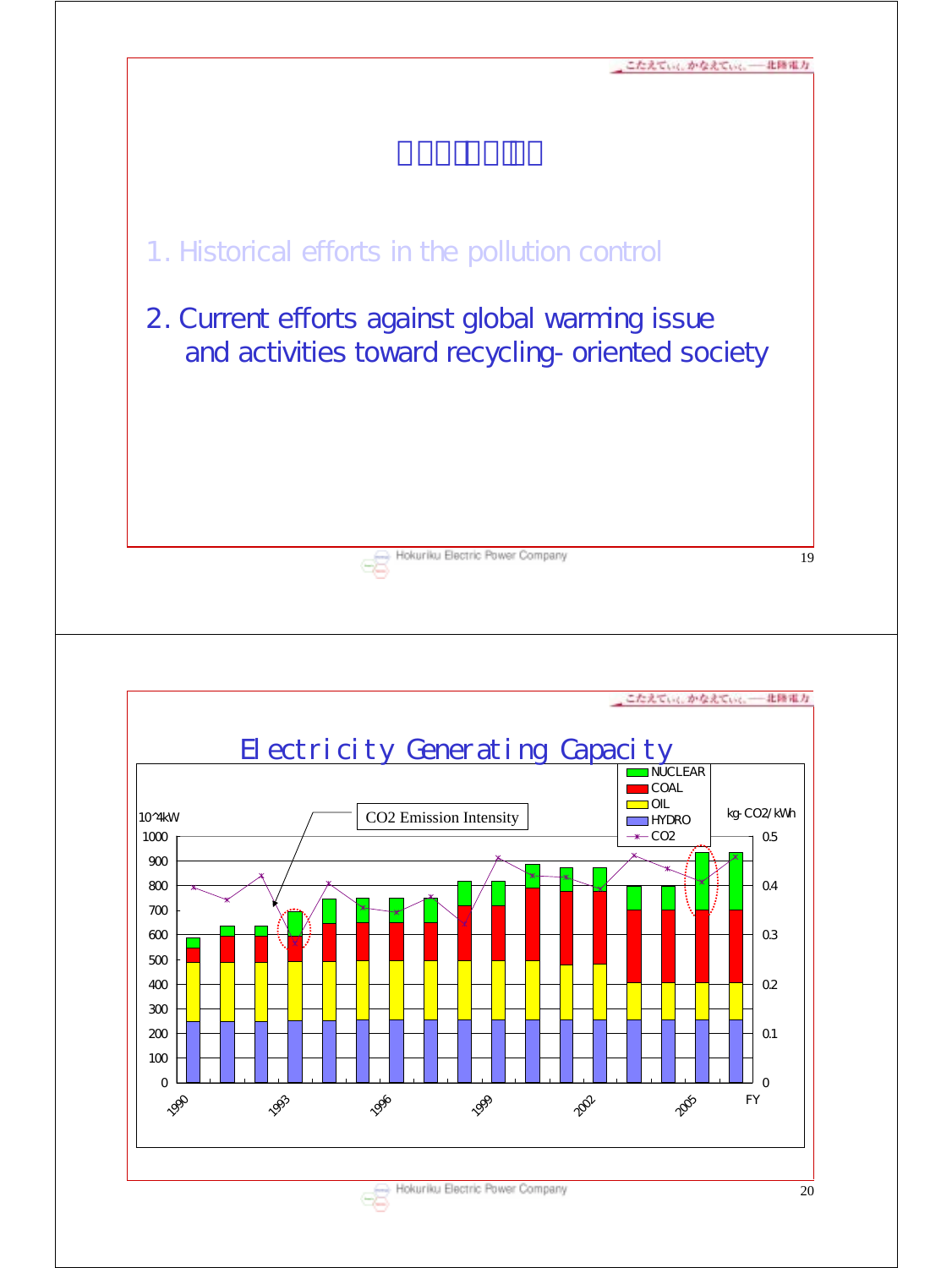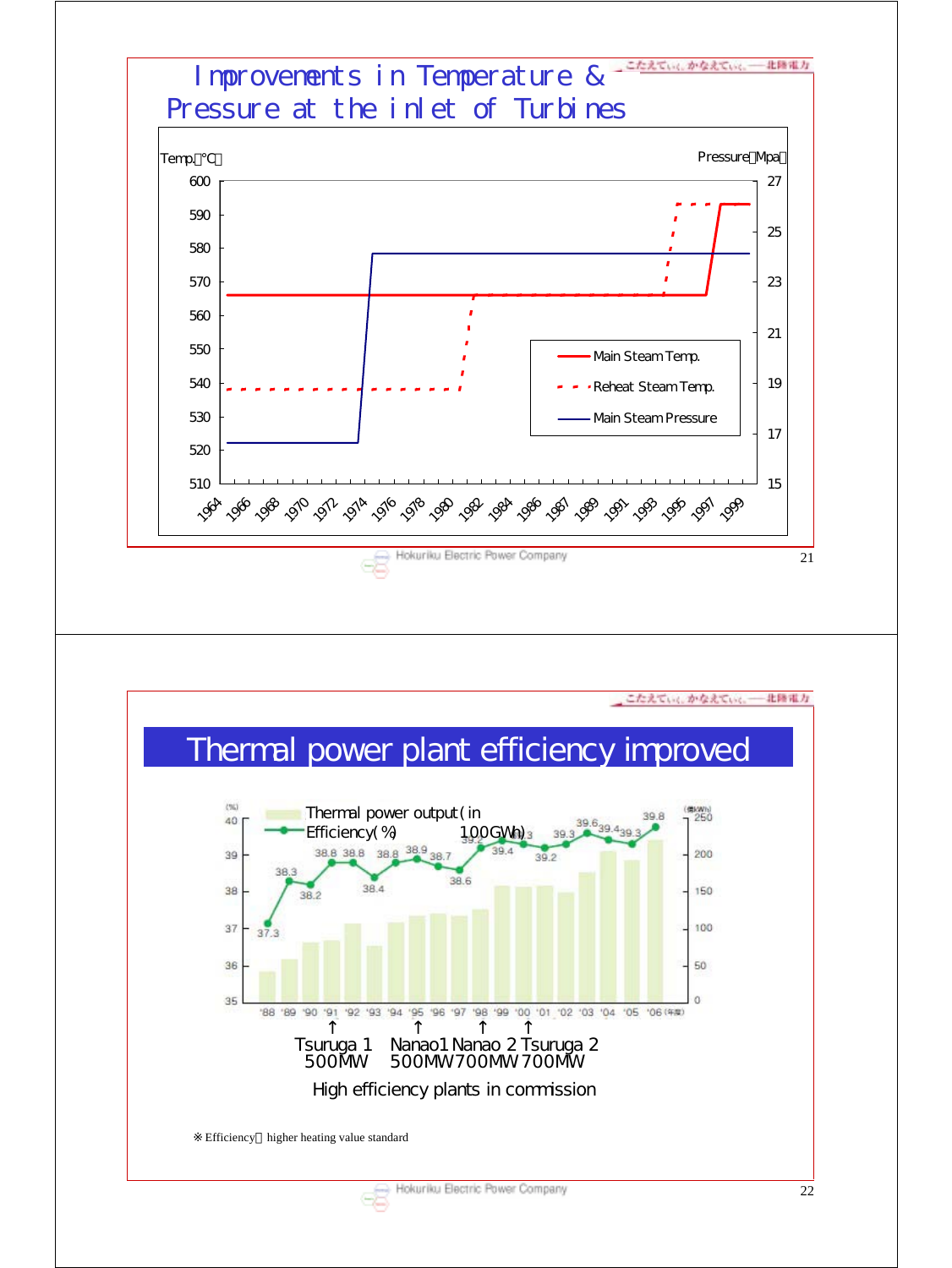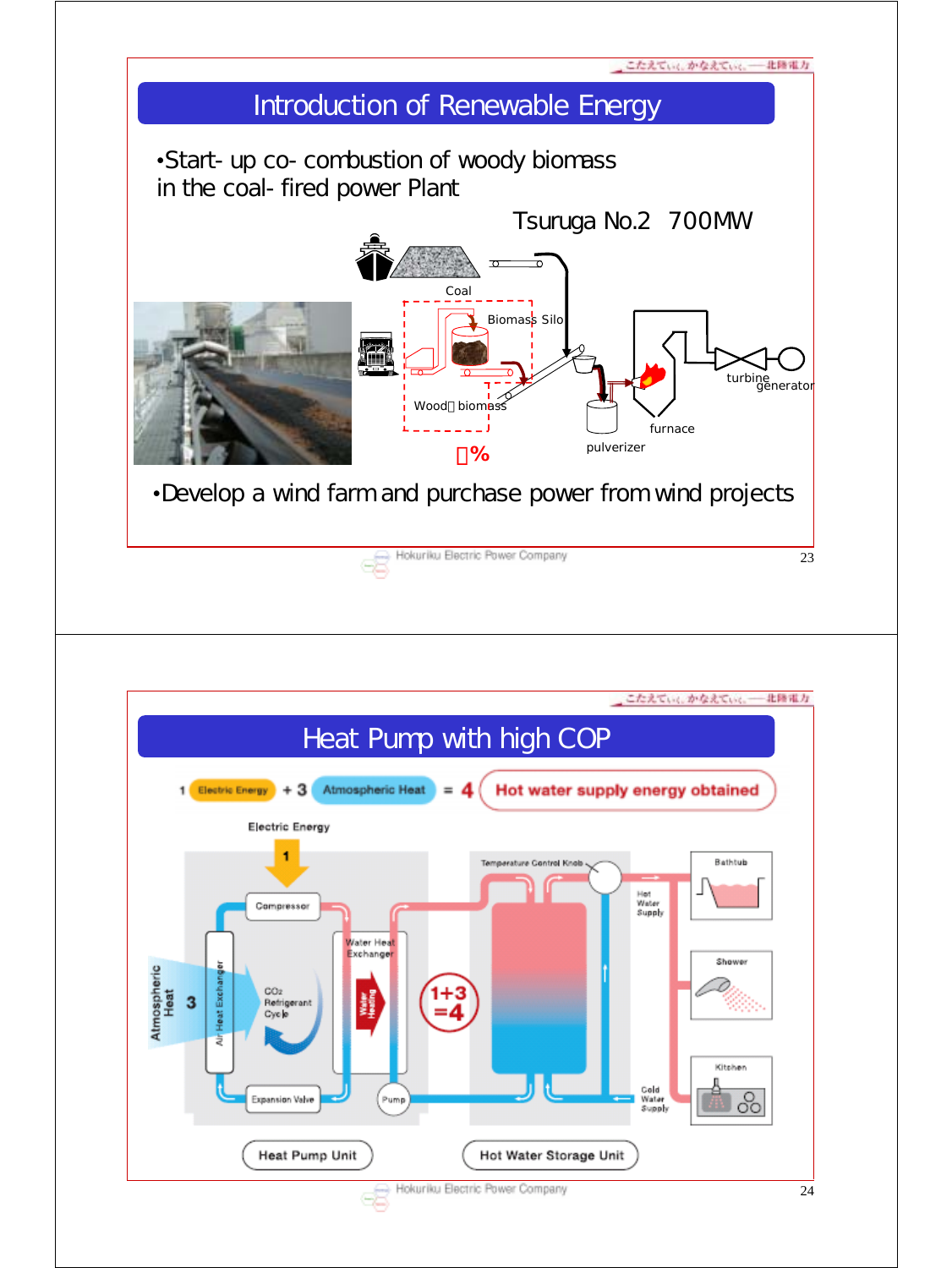

|                                              |                       |                            | こたえていしかなえていし 一北陸電力       |
|----------------------------------------------|-----------------------|----------------------------|--------------------------|
| Promoting 3R (Reduce, Reuse, Recycle)<br>(t) |                       |                            |                          |
| Item                                         | Quantity<br>generated | Efficiently<br>used amount | Efficiently<br>used rate |
| Coal ash                                     | 757,566               | 757,566                    | 100.0%                   |
| Ashes of fuel and oil                        | 1,160                 | 1,160                      | 100.0%                   |
| Gypsum                                       | 196,905               | 196,905                    | 100.0%                   |
| Waste plastics for<br>power distribution     | 7,412                 | 6,976                      | 94.1%                    |
| Scrapped wires and<br>scrap iron             | 11,070                | 11,015                     | 99.5%                    |
| Insulator scraps                             | 342                   | 237                        | 69.3%                    |
| Scrapped<br>concrete poles                   | 4,350                 | 4,350                      | 100.0%                   |
| Others                                       | 38,645                | 32,403                     |                          |
| Total                                        | 1,017,450             | 1,010,612                  | 99.39                    |

26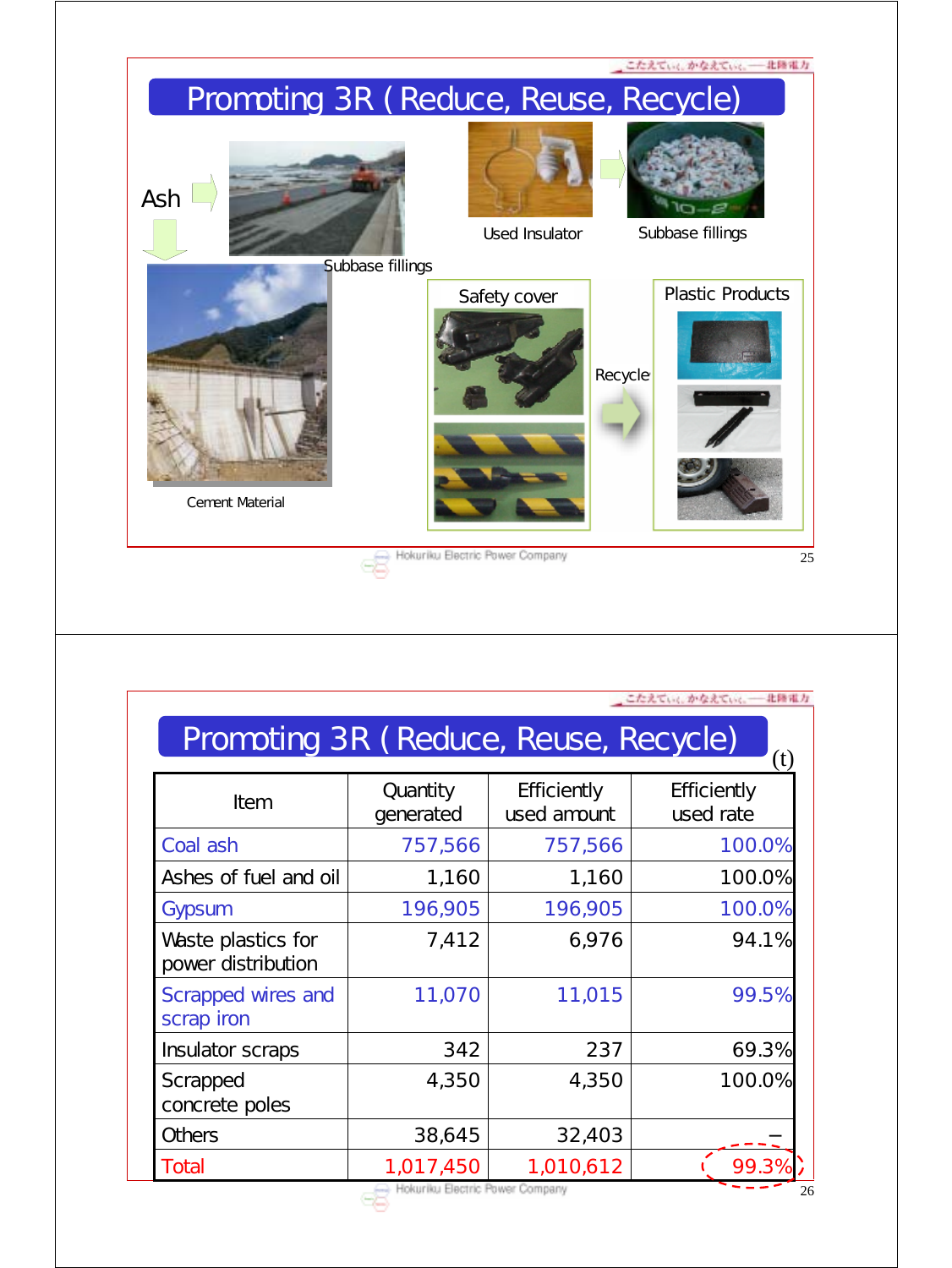